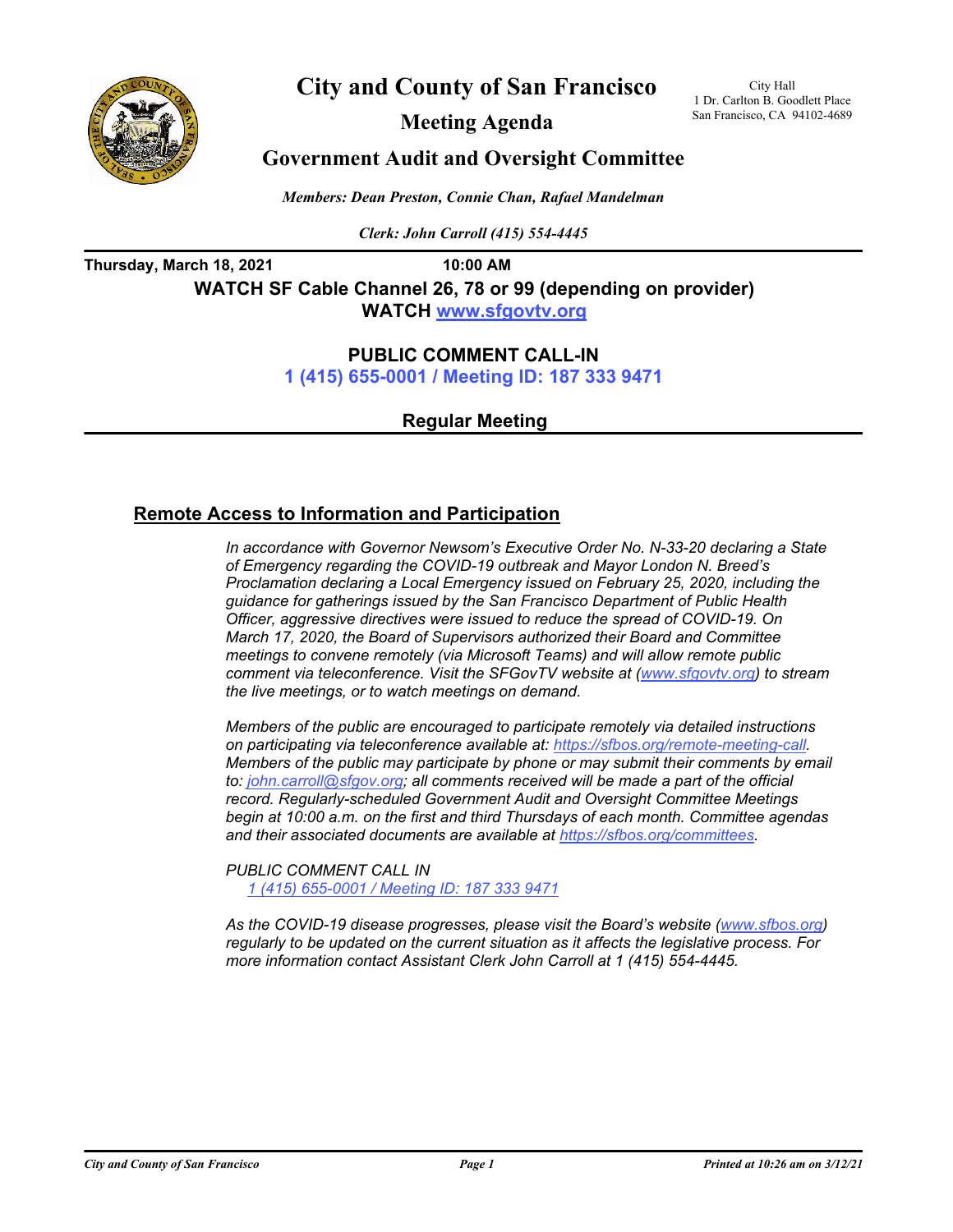# **ROLL CALL AND ANNOUNCEMENTS**

# **AGENDA CHANGES**

# **REGULAR AGENDA**

### **1. [201078](http://sfgov.legistar.com/gateway.aspx?m=l&id=36514) [Hearing - Small Business Rent Relief During COVID-19] Sponsors: Mandelman; Ronen and Preston**

Hearing on the economic and neighborhood impacts of commercial landlords failure to grant rent relief during the COVID-19 pandemic, including increased commercial vacancy rates, City provided legal resources or support services for small businesses engaging in commercial lease negotiations, local tools to protect small businesses and encourage commercial landlords to grant rent relief, and possible changes to State law to protect small businesses; and requesting the Office of Small Business and Office of Economic and Workforce Development to report.

9/15/20; RECEIVED AND ASSIGNED to the Land Use and Transportation Committee.

9/21/20; REFERRED TO DEPARTMENT.

3/11/21; TRANSFERRED to the Government Audit and Oversight Committee.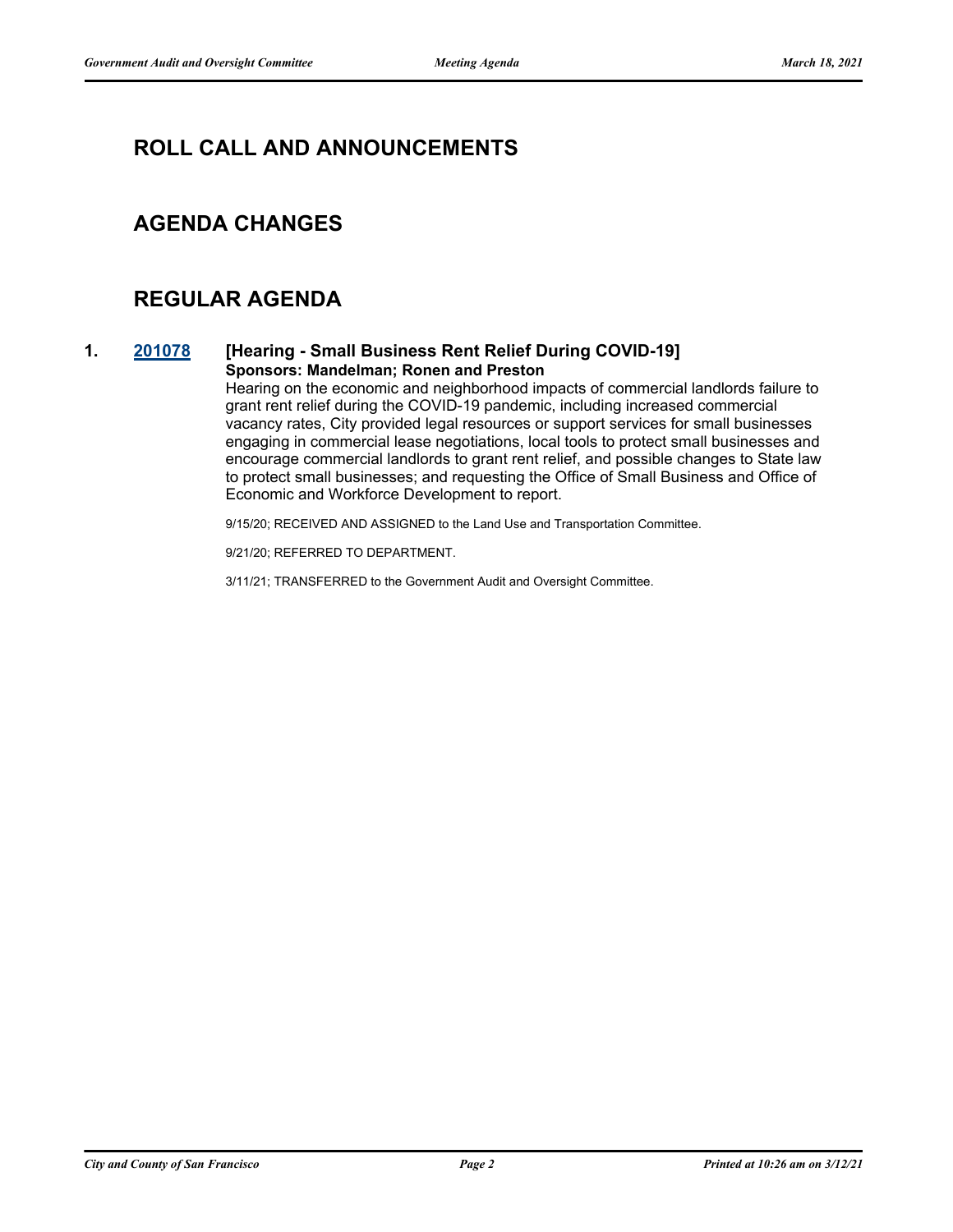# **LITIGATION**

# **Conference with City Attorney**

*[Convene in Closed Session - Existing Litigation - City as Plaintiff and/or Defendant] Motion that the Government Audit and Oversight Committee of the Board of Supervisors convene in closed session with the City Attorney for the purpose of conferring with, or receiving advice from, the City Attorney regarding the following existing litigation and anticipated litigation. Administrative Code Section 67.10(d) permit this closed session. Discussion in open session concerning these matters would likely and unavoidably prejudice the position of the City in the pending lawsuits and claims listed below.*

*After a closed session, if one occurs, the Committee shall adopt a motion either to disclose or not to disclose.*

## **2. [210160](http://sfgov.legistar.com/gateway.aspx?m=l&id=37030) [Settlement of Lawsuit - Jose Poot, Kishawn Norbert, Kenyon Norbert, Marshall Higginbotham, Antoine DeWhitt, Corey Butler, Montrail Brackens, Delon Barker, Javonn Allen - \$30,000]**

Ordinance authorizing settlement of the lawsuit filed by Jose Poot, Kishawn Norbert, Kenyon Norbert, Marshall Higginbotham, Antoine DeWhitt, Cory Butler, Montrail Brackens, Delon Barker, Javonn Allen against the City and County of San Francisco for \$30,000; the lawsuit was filed on May 20, 2019, in United States District Court - Northern District of California, Case No. 19-cv-02722; entitled Jose Poot, Kishawn Norbert, Kenyon Norbert, Marshall Higginbotham, Antoine DeWhitt, Cory Butler, Montrail Brackens, Delon Barker, Javonn Allen v. San Francisco County Sheriff's Department, et al.; the lawsuit involves claims that the sleep schedule and frequent sleep disruptions at County Jails 4 and 5 created unconstitutional conditions of confinement for the inmates; other material terms of the settlement are that the court approve the settlement. (City Attorney)

2/10/21; RECEIVED FROM DEPARTMENT.

2/23/21; RECEIVED AND ASSIGNED to the Government Audit and Oversight Committee.

### **3. [210206](http://sfgov.legistar.com/gateway.aspx?m=l&id=37076) [Settlement of Lawsuit - Jose Parra - \$115,000]**

Ordinance authorizing settlement of the lawsuit filed by Jose Parra against the City and County of San Francisco for \$115,000; the lawsuit was filed on January 27, 2020, in San Francisco Superior Court, Case No. CGC-20-582468; entitled Jose Parra v. City and County of San Francisco, et al.; the lawsuit involves alleged personal injury on a City walkway. (City Attorney)

2/26/21; RECEIVED FROM DEPARTMENT.

3/9/21; RECEIVED AND ASSIGNED to the Government Audit and Oversight Committee.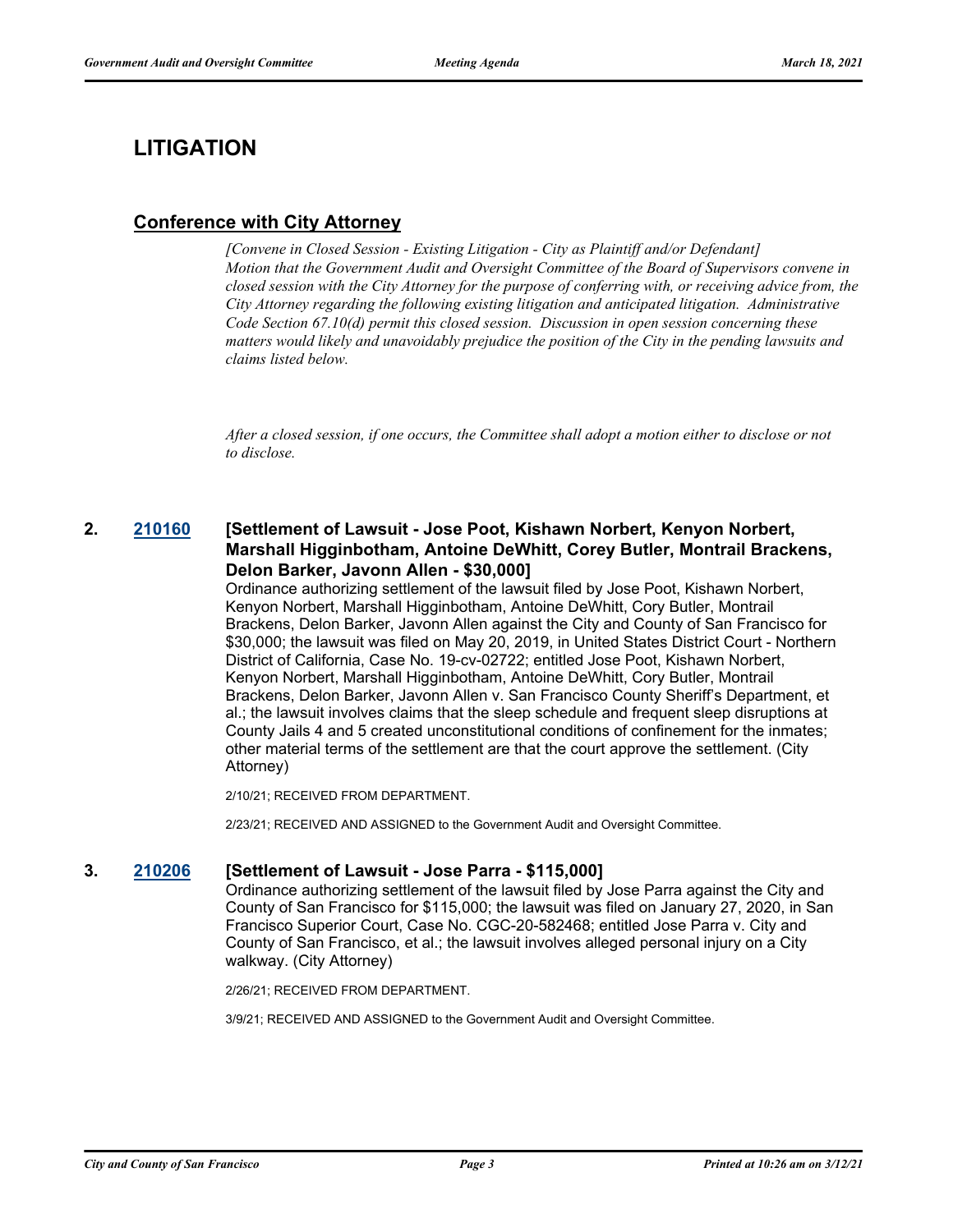### **4. [210207](http://sfgov.legistar.com/gateway.aspx?m=l&id=37077) [Settlement of Unlitigated Claim - Sharon Eastman - \$99,000]**

Resolution approving the settlement of the unlitigated claim filed by Sharon Eastman against the City and County of San Francisco for \$99,000; the claim was filed on June 20, 2018; the claim involves property damage arising from sewer main pipe overflow as a result of heavy rain. (City Attorney)

2/26/21; RECEIVED FROM DEPARTMENT.

3/9/21; RECEIVED AND ASSIGNED to the Government Audit and Oversight Committee.

*[Elect To Disclose] Motion that the Board finds it is in the public interest to disclose information discussed in closed session, and directs the Chair immediately to disclose that information.*

*[Elect Not To Disclose] Motion that the Committee finds that it is in the best interest of the public that the Committee elect at this time not to disclose its closed session deliberations listed above.*

# **ADJOURNMENT**

# **LEGISLATION UNDER THE 30-DAY RULE**

*NOTE: The following legislation will not be considered at this meeting. Board Rule 3.22 provides that when an Ordinance or Resolution is introduced which would CREATE OR REVISE MAJOR CITY POLICY, the Committee to which the legislation is assigned shall not consider the legislation until at least thirty days after the date of introduction. The provisions of this rule shall not apply to the routine operations of the departments of the City or when a legal time limit controls the hearing timing. In general, the rule shall not apply to hearings to consider subject matter when no legislation has been presented, nor shall the rule apply to resolutions which simply URGE action to be taken.*

*(There is no legislation pending under the 30-Day Rule.)*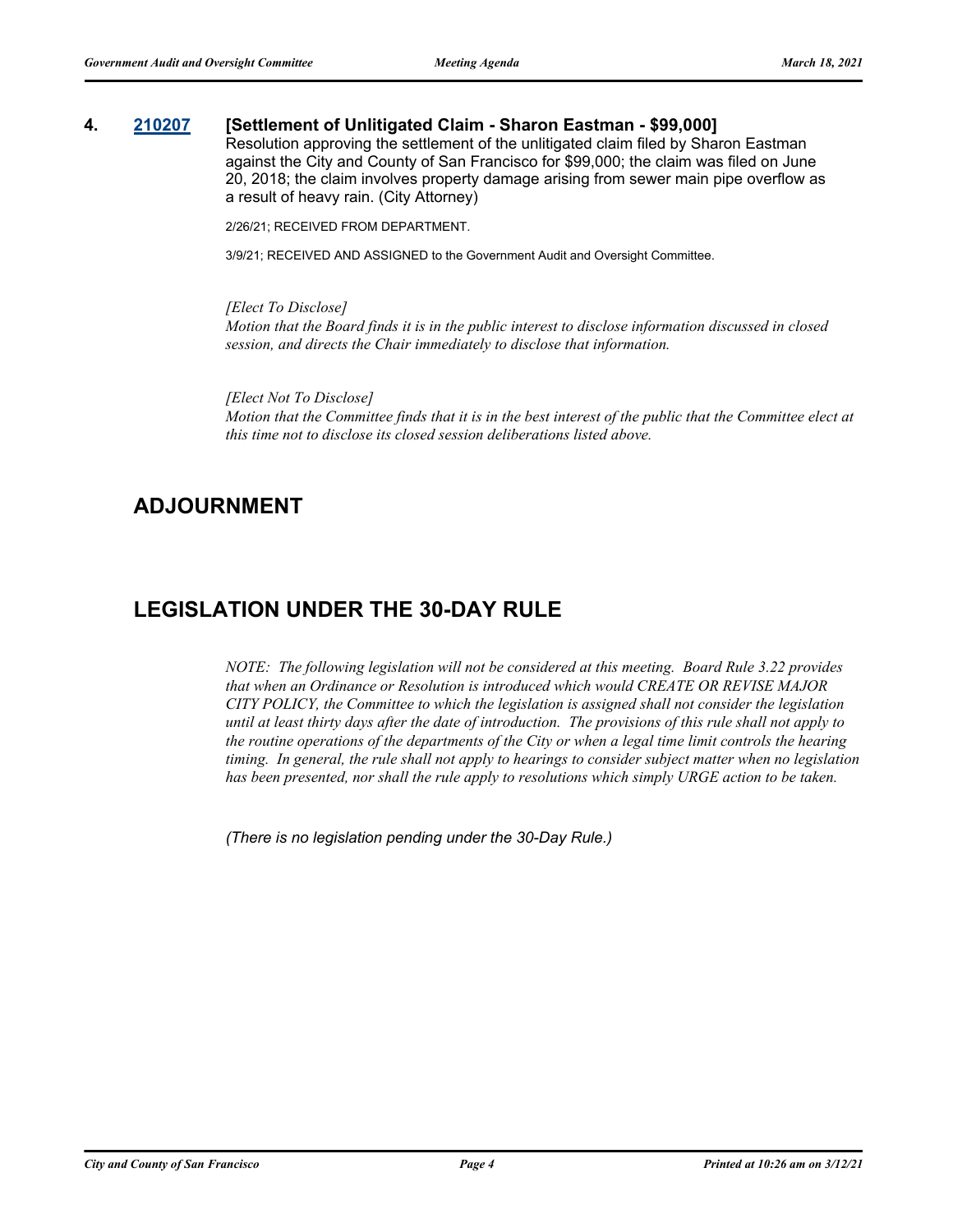### **Agenda Item Information**

Each item on the Consent or Regular agenda may include the following documents:

- 1) Legislation
- 2) Budget and Legislative Analyst report
- 3) Department or Agency cover letter and/or report
- 4) Public correspondence

These items will be available for review at City Hall, 1 Dr. Carlton B. Goodlett Place, Room 244, Reception Desk.

### **Meeting Procedures**

The Board of Supervisors is the legislative body of the City and County of San Francisco. The Board has several standing committees where ordinances and resolutions are the subject of hearings at which members of the public are urged to testify. The full Board does not hold a second public hearing on measures which have been heard in committee.

Board procedures do not permit: 1) persons in the audience to vocally express support or opposition to statements by Supervisors or by other persons testifying; 2) ringing and use of cell phones, pagers, and similar sound-producing electronic devices; 3) bringing in or displaying signs in the meeting room; and 4) standing in the meeting room.

Each member of the public will be allotted the same maximum number of minutes to speak as set by the President or Chair at the beginning of each item or public comment, excluding City representatives, except that public speakers using interpretation assistance will be allowed to testify for twice the amount of the public testimony time limit. If simultaneous interpretation services are used, speakers will be governed by the public testimony time limit applied to speakers not requesting interpretation assistance. Members of the public who want a document displayed should provide in advance of the meeting to the Clerk of the Board (bos.legislation@sfgov.org), clearly state such during testimony, and subsequently request the document be removed when they want the screen to return to live coverage of the meeting.

IMPORTANT INFORMATION: The public is encouraged to testify at Committee meetings. Persons unable to attend the meeting may submit to the City, by the time the proceedings begin, written comments regarding the agenda items. These comments will be made a part of the official public record and shall be brought to the attention of the Board of Supervisors. Written communications expected to be made a part of the official file should be submitted to the Clerk of the Board or Clerk of a Committee: 1 Dr. Carlton B. Goodlett Place, Room 244, San Francisco, CA 94102. Communications which are not received prior to the hearing may be delivered to the Clerk of the Board or Clerk of the Committee at the hearing and you are encouraged to bring enough copies for distribution to all of its members.

COPYRIGHT: All system content that is broadcasted live during public proceedings is secured by High-bandwidth Digital Content Protection (HDCP), which prevents copyrighted or encrypted content from being displayed or transmitted through unauthorized devices. Members of the public who wish to utilize chamber digital, audio and visual technology may not display copyrighted or encrypted content during public proceedings.

AGENDA PACKET: Available on the internet at http://www.sfbos.org/meetings. Meetings are cablecast on SFGovTV, the Government Channel 26. For DVD copies and scheduling call (415) 554-4188.

LANGUAGE INTERPRETERS: Language services are available in Spanish, Chinese and Filipino at all regular and special Board and Committee meetings if made at least 48 hours in advance of the meeting to help ensure availability. For more information or to request services: Contact Wilson Ng or Arthur Khoo at (415) 554-5184.

所有常規及特別市參事委員會會議(Board meetings)除委員會會議(Committee meetings)將予以提供西班牙 文,菲律賓文,及中文的語言服務,但須在會議前最少48小時作出請求,旨在確保服務屆時可予以提供。更多資訊或請 求有關服務, 請致電 (415) 554-7719聯絡Linda Wong.

 AVISO EN ESPAÑOL: Los servicios de idiomas están disponibles en español, chino, y filipino en todas las reuniones regulares y reuniones especiales de la Junta, de los Comités, si se solicita por lo menos 48 horas antes de la reunión para ayudar a garantizar su disponibilidad. Para más información o solicitar servicios, por favor contactar a (415) 554-5184.

PAUNAWA: Mayroong serbisyong pang-wika sa Espanyol, Tsino at Pilipino para sa lahat ng mga regular at espesyal na pagpupulong ng Board, at Komite ng Board. Sa kasalukuyan, mayroong serbisyo sa wikang Pilipino na maaaring hilingin, 48 oras (o mas maaga) bago ng pagpupulong upang matiyak na matutugunan ang inyong kahilingan. Para sa karagdagang impormasyon o para humiling ng serbisyo pang-wika, tawagan lamang ang (415) 554-5184.